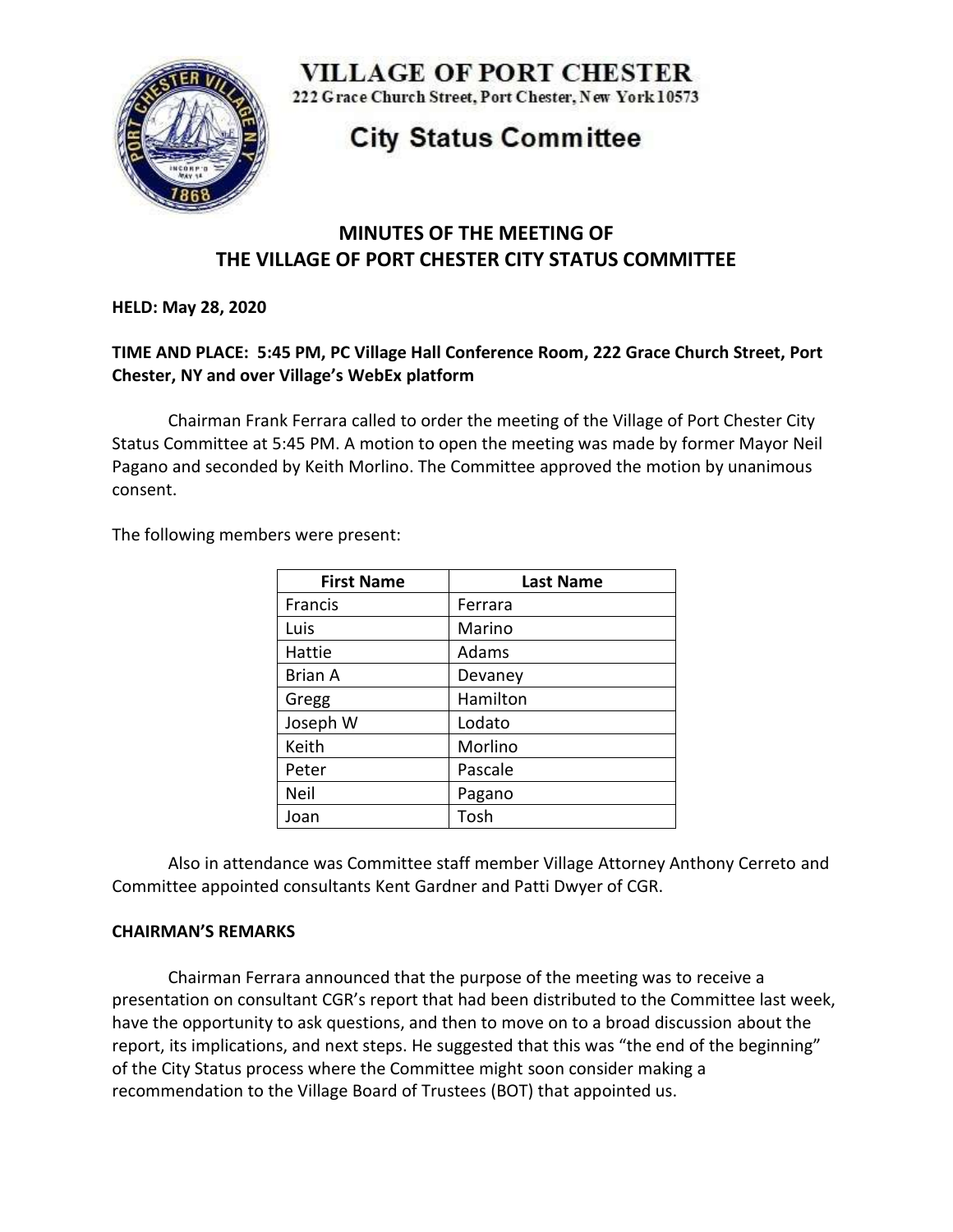

**City Status Committee** 

#### **APPROVAL OF MINUTES**

Hattie Adams made a motion to approve the minutes from the October 23, 2019 meeting, which was seconded by Joe Lodato. The Committee approved the Minutes by unanimous consent.

## **PRESENTATION BY CGR ON THEIR REPORT REGARDING CITY STATUS FOR PORT CHESTER**

Kent Gardner of CGR and Patti Dwyer of Sourced Solutions attended to present the report, with Mr. Gardner taking the lead.

Mr. Gardner reported on their process, that included interviews of all committee members that volunteered for the process as well as all elected officials that represent Port Chester at one level of state or local government or another outside of the Governor, along with Mayors of Villages and Supervisors of Towns that are related to Port Chester through the Town of Rye. He commented about the depth of good will that exists for the Village throughout the State given the visibility of recent Village initiatives and Mayor Falanka's high profile throughout the State as a result of his activities as Village Clerk over nearly 30 years.

His impression from the interviews was that this was a favorable time for this process, given a unique confluence of events that favored the Village.

He then presented on the advantages to the Village of City Status, highlighted by the Sales Tax windfall that if structured similarly to other cities in Westchester County would yield over \$9M more per annum than the Village currently realizes from the County pool distribution mechanism.

The Village would have to spend to upgrade its court system to State standards, but the State would be responsible for funding all Court functions, estimated to be about \$1.5M a year.

The distribution of State Aid was less clear given the lack of formulas that are used to allocate funds and the fact that aid is likely to be under pressure as the State had budget pressures even before the Covid 19 Pandemic. But what is clear is that cities get far more than villages. Even if Port Chester would be unlikely to obtain anywhere near the largest aid grant to a city in the state, the smallest would represent an additional \$2.8M over what it receives now as a Village.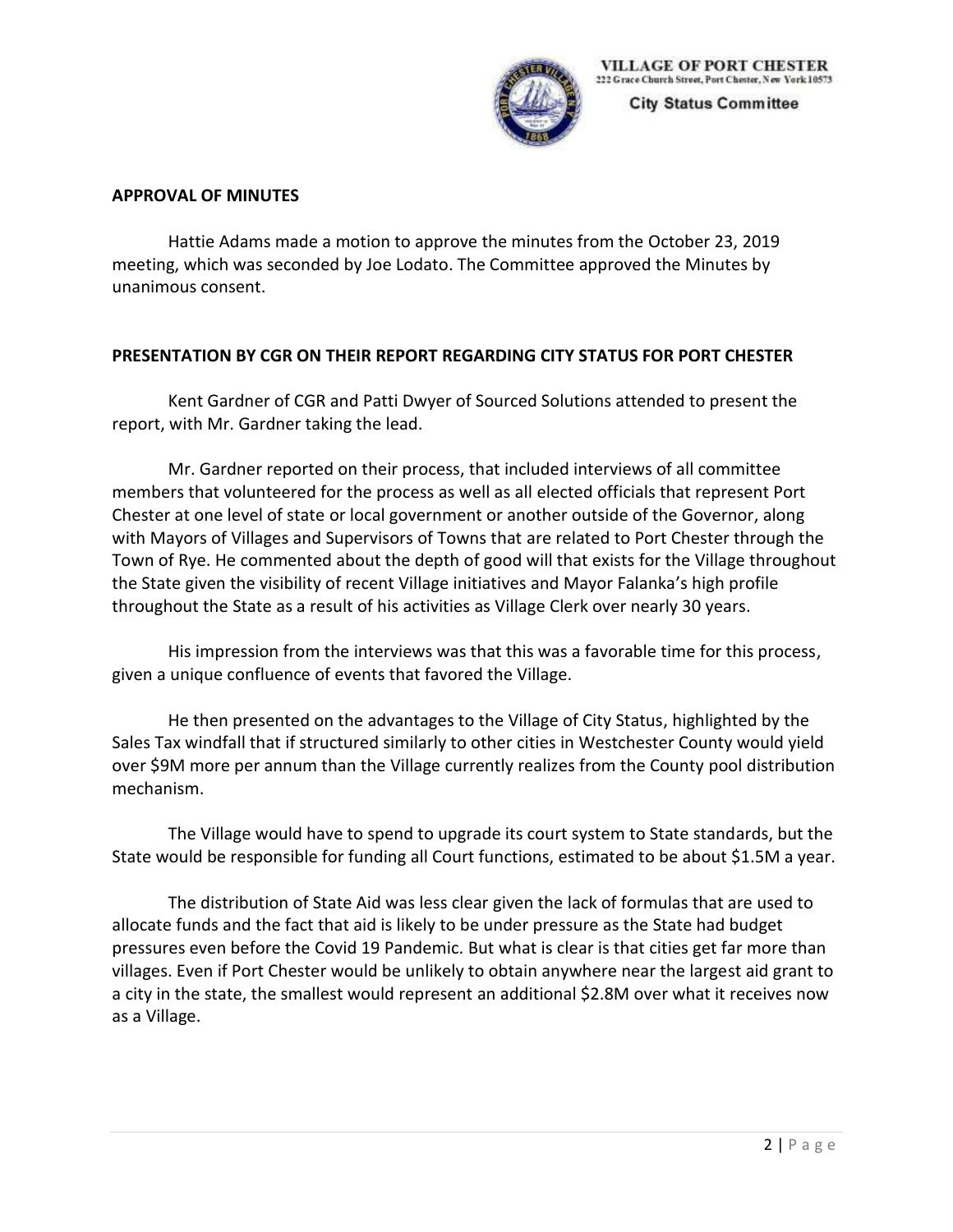

**VILLAGE OF PORT CHESTER** 222 Grace Church Street, Port Chester, New York 10573

**City Status Committee** 

## **DISCUSSION OF RFP SUBCOMMITTEE REPORT**

Chairman Ferrara opened the discussion by commenting how pleasantly surprised he was by the seeming lack of political obstacles presented in the report, when he had expected many. The report clearly states that Port Chester pre-empting the County Sales Tax pool would be a non-event for village and school district budgets throughout the County, eliminating perhaps the biggest single potential source of opposition.

And the fear on the part of the Legislature and Governor that large municipalities would demand City Status after Port Chester was in part allayed by the report's reference to the Village's unique urban density as compared to other large Villages and Towns and what the report referred to as the Village's "Unique Latino culture," which would make it the only Latino majority City in the State.

Former Mayor Neil Pagano called attention to Page 30 of the draft and the dire financial direction of the Village it suggests should conditions not change. He mentioned he had previously hoped that smart development would bring in the new revenues and growth opportunities the Village needs, but that they have not materialized quickly enough. The report goes on to suggest that without new revenues the only obvious solution for the Village would be an aggressive upzoning and potential loss of character and current residents. Given those options, Mr. Pagano suggested we have no alternative but to embrace the process and continue our quest for City Status.

Several others spoke of the fear of gentrification should the Village not be successful in its quest for City Status, but Mr. Gardner reminded the Committee that the Village as a City Status candidate is "a good product to sell," that can offer the Governor a number of objectives he would like to achieve, perhaps most prominently local government rationalization with the likely disappearance of the Town of Rye in the process. He suggested that based on their interviews we might have a willing ally in the Village of Rye Brook that might welcome being their own coterminous Town/Village, in the mode of Harrison.

# **DISCUSSION OF NEXT STEPS**

Chairman Ferrara mentioned that the eventual goal was to accept and publish the report and pass along our recommendations to the BOT. A spirited discussion followed and while the sense of the Committee was a desire to accept the report, ultimately it was decided that given the lack of clear guidance from the State on the City Status process, the recommendation for next steps needed to be clearer in the report. Committee member Peter Pascale suggested that with at least suggested steps we would be in position to fulfill our mission.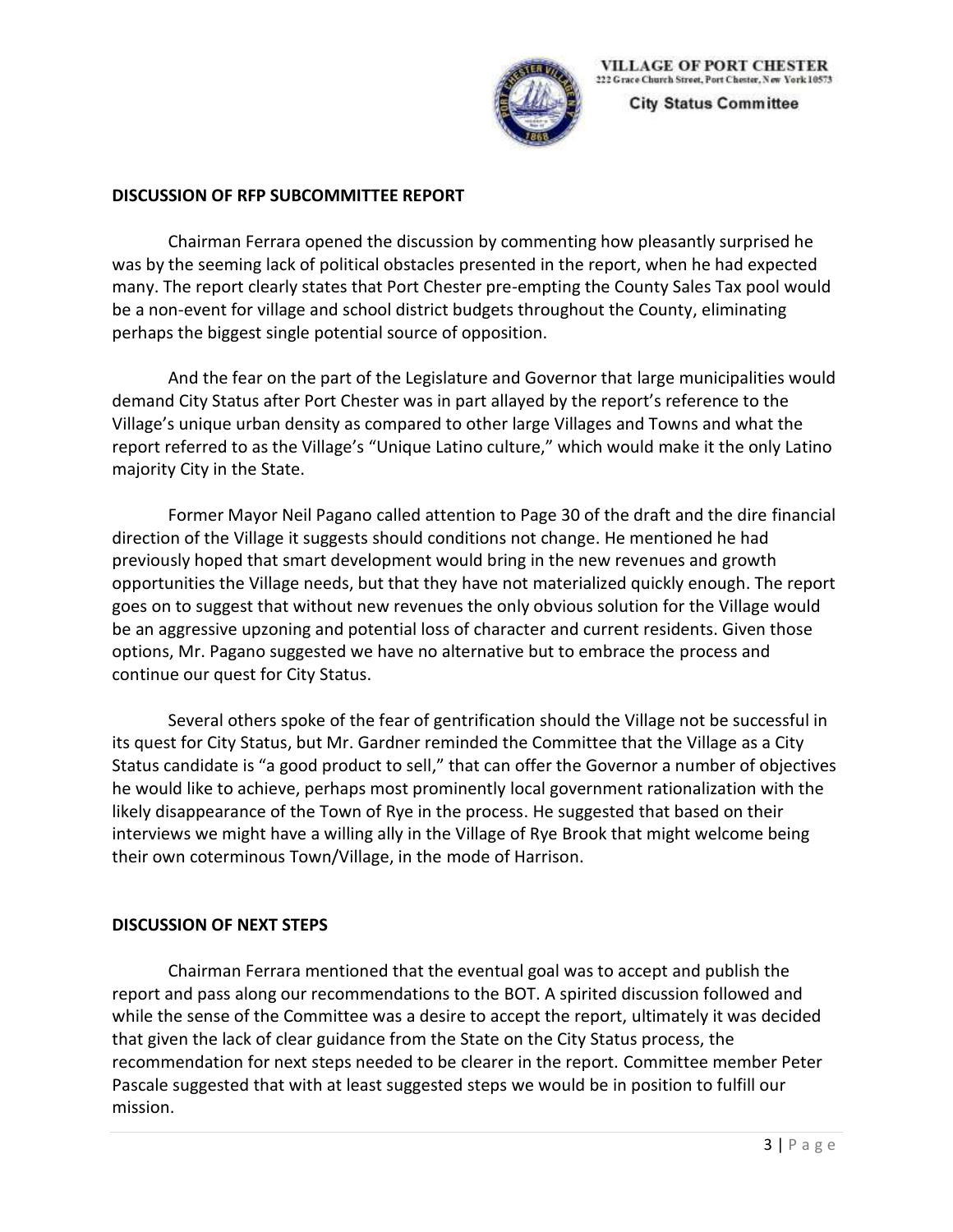

**VILLAGE OF PORT CHESTER** 222 Grace Church Street, Port Chester, New York 10573

**City Status Committee** 

The Committee's appointed advisor, Village Attorney Tony Cerreto, suggested that the best course of action might be for he and CGR to discuss this matter with The New York Conference of Mayors (NYCOM), with whose help we began our due diligence two years ago, and whose representatives attended and presented at our inaugural meeting.

It was agreed that NYCOM would be approached to achieve a consensus on procedure and that the committee would reconvene at the earliest time to review a redlined draft, and reconsider acceptance and recommendations to the BOT.

#### **NEXT MEETING**

Chairman Ferrara suggested that Committee Staff and CGR would aggressively move to clarify the outstanding issues and hold the next meeting within a few weeks' time. He felt it would be a brief meeting given the ground that was covered this evening and he thanked the Committee members for their continued time and attention to the Committee's mission.

#### **ADJOURNMENT**

On the motion of Hattie Adams and seconded by Peter Pascale, the meeting was adjourned by unanimous consent at approximately 6:40 PM.

Respectfully submitted by Frank Ferrara, Chairman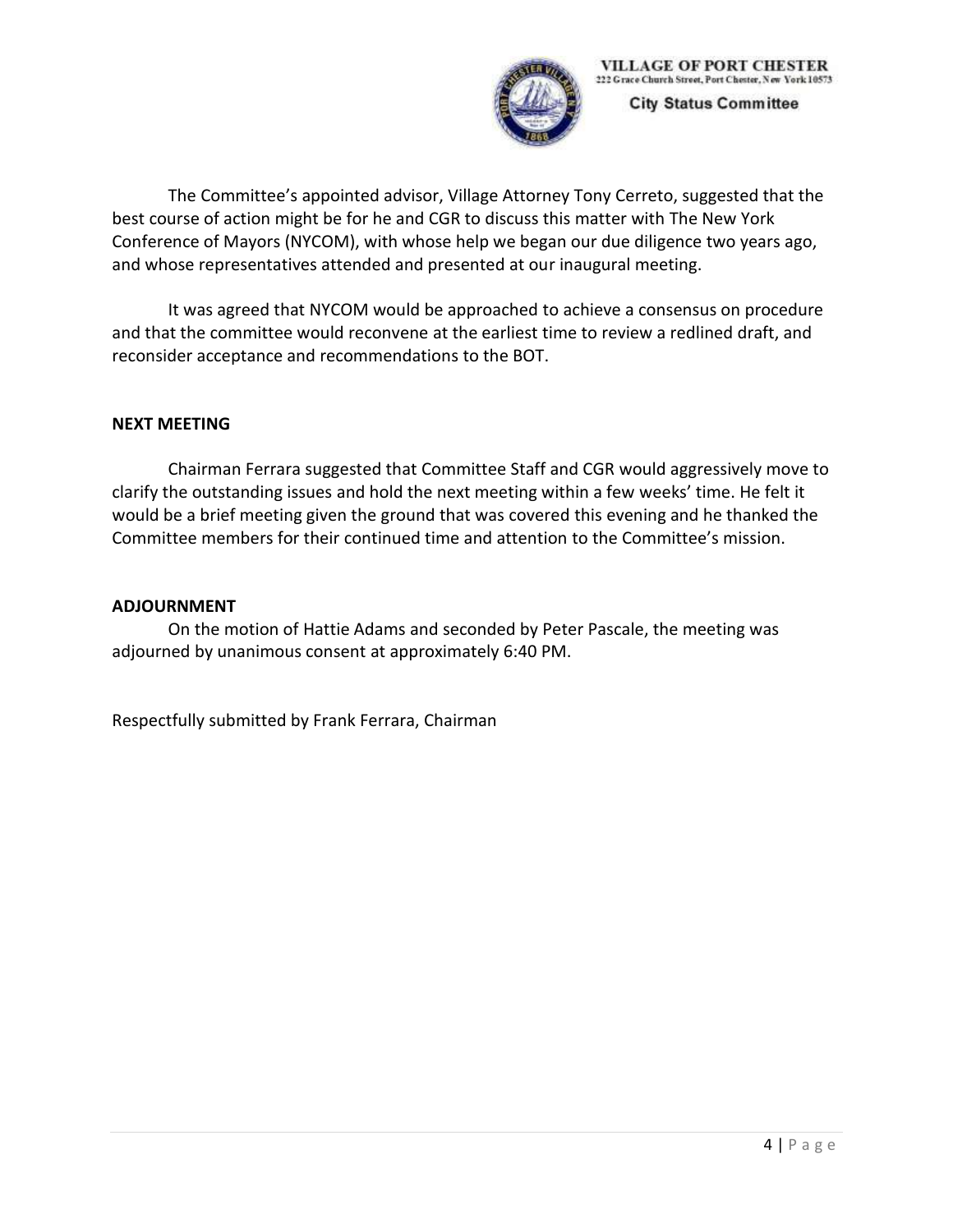

**VILLAGE OF PORT CHESTER** 222 Grace Church Street, Port Chester, New York 10573

**City Status Committee** 

Minutes

Kent He scoped out the advantages

I mentioned the lack of political obstacles

Neil page 30 PC bankurpcy He thought we could solve that through the IDA Without new revenues the only obvious solution is upzoning and effective character Latino is the way to  $go$  – opens doors Development will lock out current residents PC just layed off over 30 people – are we oly gong to be police fire and dpw? With have no alternative but to go down this road

Joe Lodato Does thinking change with covid Nothing has gotten easier Aid is likely to conitinue to decline

Kent – you have a good product to sell Form based code can upzone areas without changing the character

Joe Lodato – peoole are coming out of NYC and will come here – here comes gentrification

Kent – governor has two cookies Latino city TOR gone

Keith – what does TOR look like Kent – you don't need to take that fight on by yourselves And it could take some time – need to be persistent

Neil what are next stes Me – Charter Kent suggests maybe not Tony – uncertain path But cannot be an advisory referendum

Hstty and Joe on minutes

Tony N and Joe C